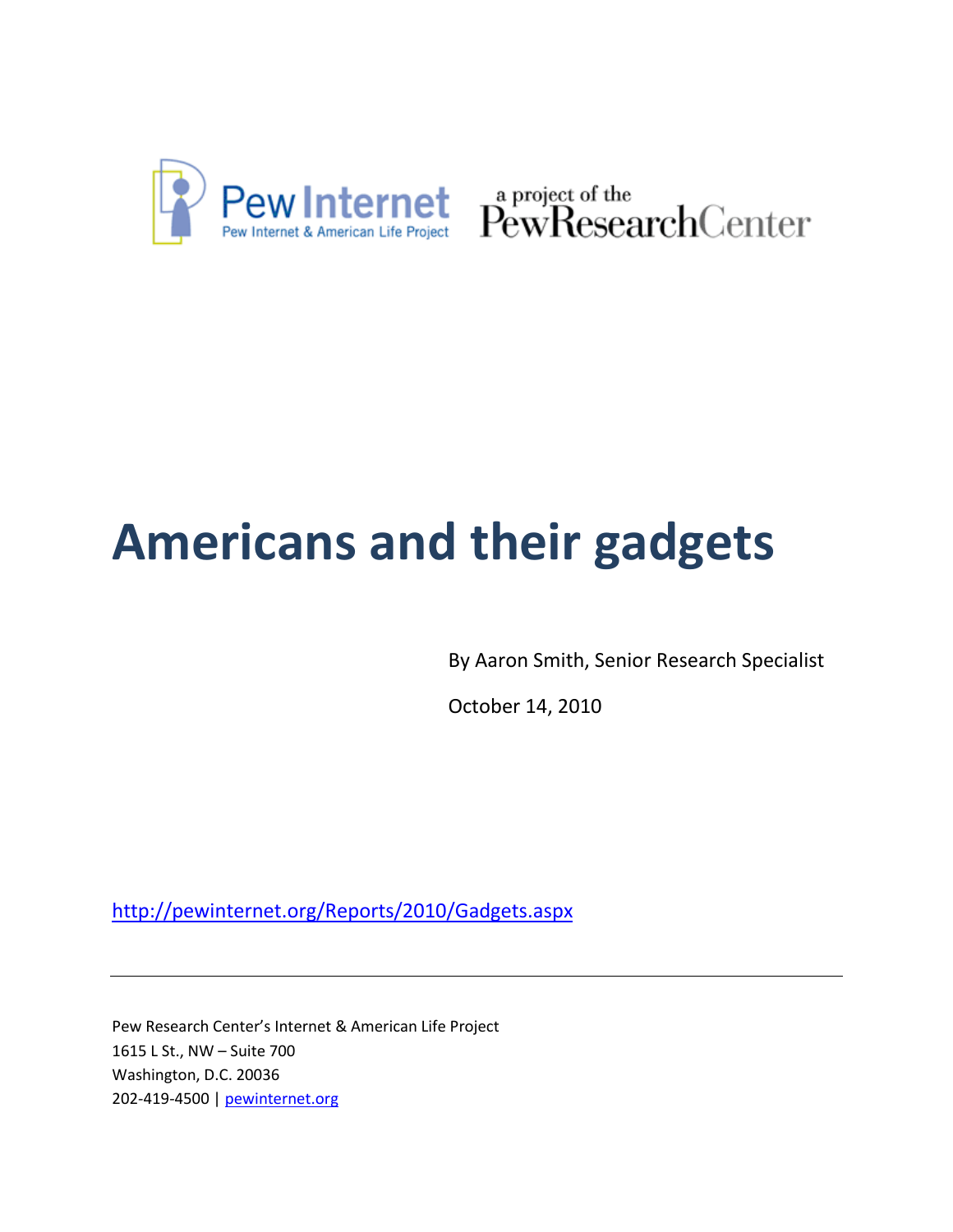## **Overview**

In recent years the digital world has expanded far **beyond** the [desktop](http://www.pewinternet.org/Reports/2010/Mobile-Access-2010.aspx)<sup>1</sup>, and consumers can now choose from an array of devices capable of satisfying their need for "anytime, anywhere" access to news, information, friends and entertainment. This report examines the latest research from the Pew Research Center's Internet & American Life Project regarding seven key appliances of the information age:

- **Cell phones** 85% of Americans now own a cell phone. Cell phone ownership rates among young adults illustrate the extent to which mobile phones have become a necessity of modern communications: fully 96% of 18-29 year olds own a cell phone of some kind.
- **Desktop and laptop computers** Three quarters (76%) of Americans own either a desktop or laptop computer. Since 2006, laptop ownership has grown dramatically (from 30% to 52%) while desktop ownership has declined slightly.
- **Mp3 players** Just under half of American adults (47%) own an mp3 player such as an iPod, a nearly five-fold increase from the 11% who owned this type of device in early 2005.
- **Game consoles** Console gaming devices like the Xbox and PlayStation are nearly as common as mp3 players, as 42% of Americans own a home gaming device. Parents (64%) are nearly twice as likely as non-parents (33%) to own a game console.
- **Tablet computers and e-book readers** Compared to the other devices in this list, e-book readers (such as the Kindle) and tablet computers (such as the iPad) are relatively new arrivals to the consumer technology scene and are owned by a relatively modest number of Americans. However, these devices are proving popular with traditional early adopter groups such as the affluent and highly educated--ownership rates for tablets and e-book readers among college graduates and those earning \$75,000 or more per year are roughly double the national average.

These findings are based on a survey of 3,001 American adults (ages 18 and older) conducted between August 9 and September 13, 2010. The margin of error is +/- 3 percentage points. Interviews were conducted in English and Spanish, and the survey included 1,000 cell phone interviews.

 1 <http://www.pewinternet.org/Reports/2009/5-The-Mobile-Difference--Typology.aspx> <http://www.pewinternet.org/Reports/2010/Mobile-Access-2010.aspx>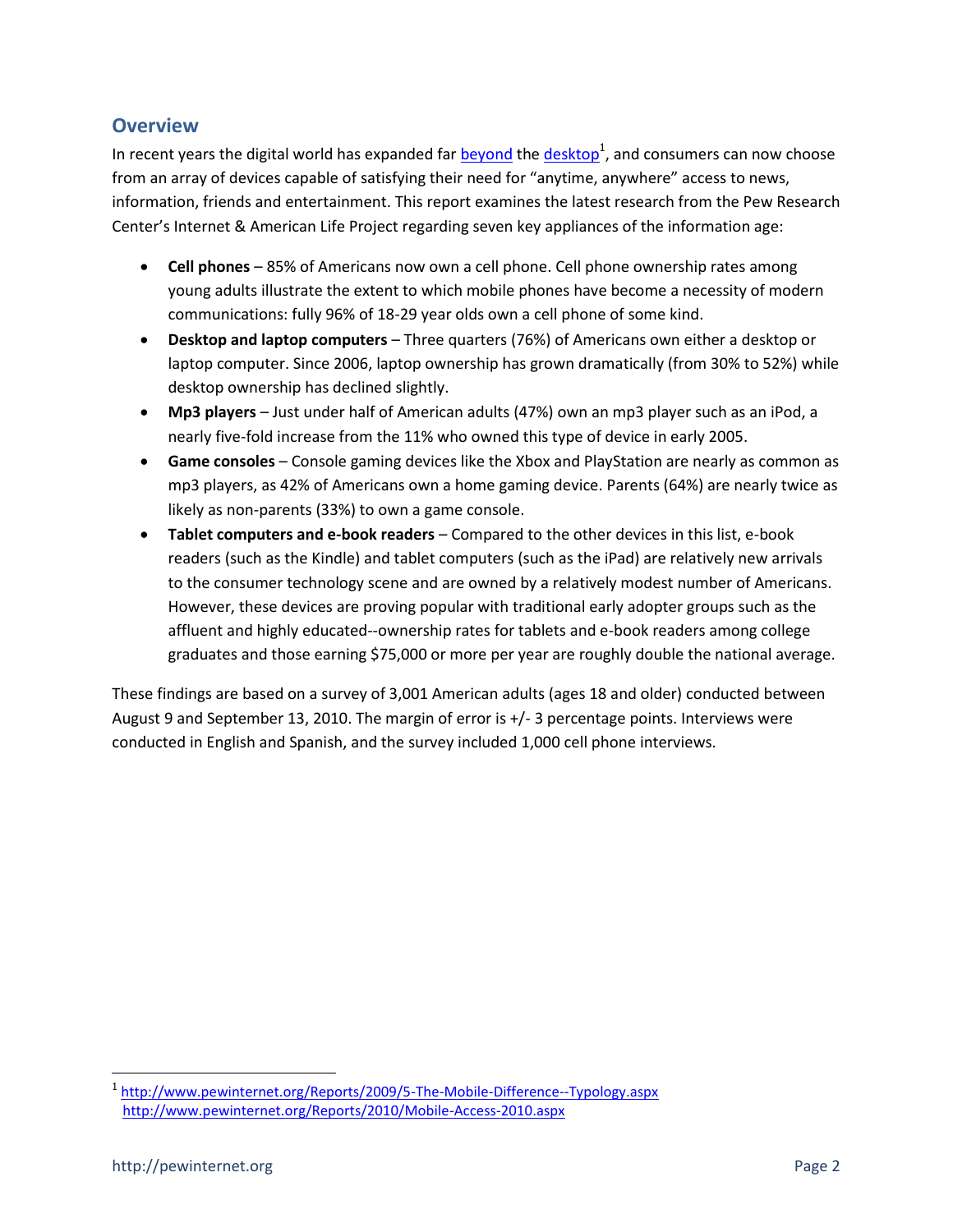## **Americans and their Technology Devices**

**Gadget Ownership, 2010**

When it comes to personal communication devices, the cell phone remains the "gadget of choice" among Americans in 2010—fully 85% of all adults (and *three-quarters of teens<sup>2</sup>*) now own a mobile phone. Computers are the second-most commonly owned piece of personal technology, as six in ten Americans own a desktop computer and half own a laptop. Just under half of all adults own an mp3 player (47%) or console gaming device (42%), while e-book readers and tablet computers are currently each owned by around one in twenty adults.

# *% of American adults who own each device* 85% 59% 52% 47% 42% 5% 4% 20% 40% 60% 80% 100%

computer computer

Laptop

Cell phone Desktop

**Source:** Pew Research Center's Internet & American Life Project, August 9-September 13, 2010 Tracking Survey. N=3,001 adults 18 and older, including 1,000 reached via cell phone. Interviews were conducted in English (n=2,804) and Spanish (n=197).

mp3 player Game

console

e-Book reader

Tablet computer

Eight in ten American adults (78%) own two or more of these devices, and the median adult owns three of the seven gadgets we asked about in our survey. Among other factors, device ownership is highly correlated with age. For example, the typical adult under the age of 45 owns four devices, while the typical adult between the ages of 55 and 64 owns two and the typical senior (65 or older) owns just one. Those with high levels of income and education are also more likely to own a relatively large number of devices compared to those with lower income and education levels.

0%

l

<sup>&</sup>lt;sup>2</sup> <http://pewinternet.org/Reports/2010/Teens-and-Mobile-Phones.aspx>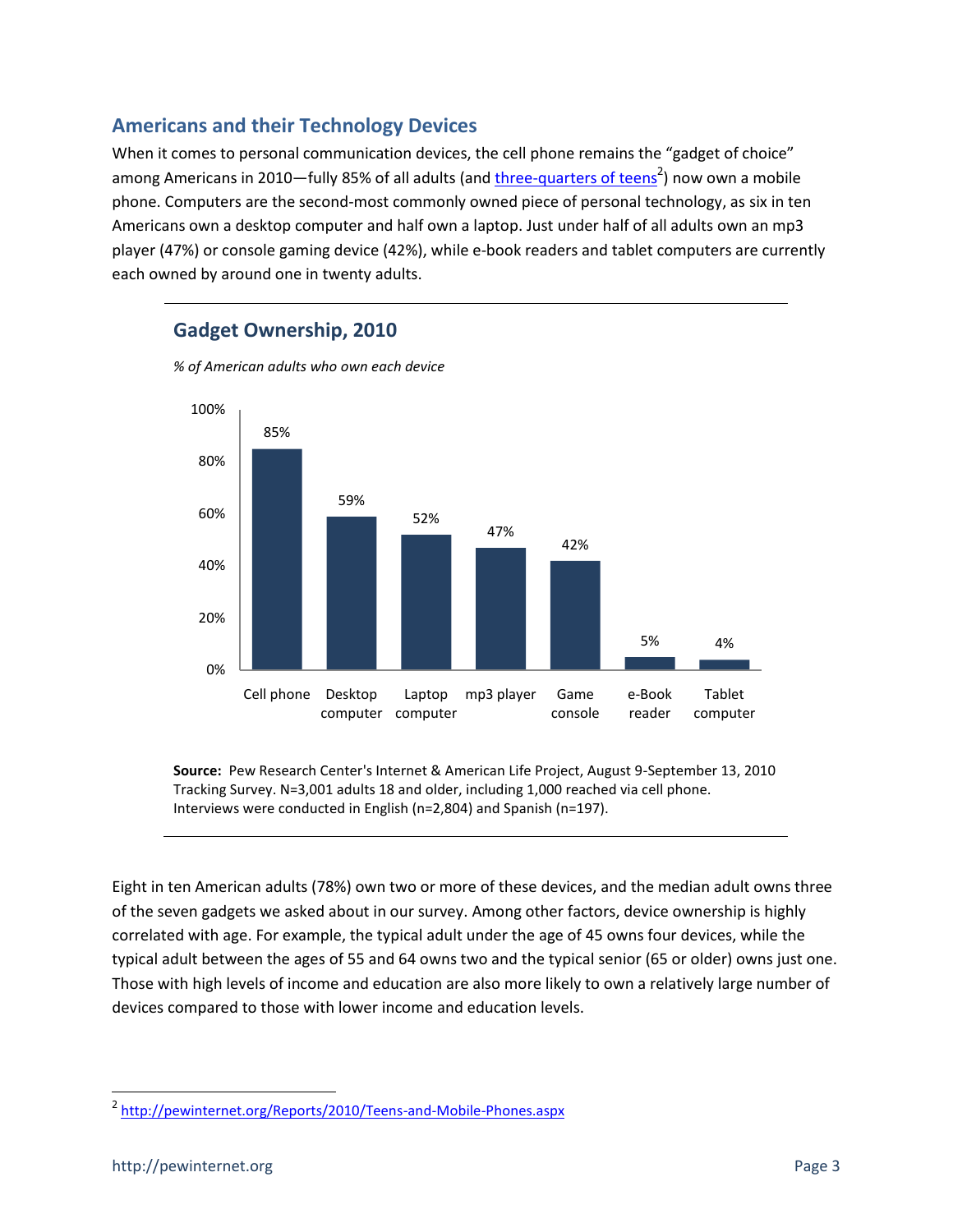## **Desktop and Laptop Computers**

As the internet has increasingly <u>gone mobile</u><sup>3</sup>, laptop computers have grown in popularity. Since 2006, the proportion of Americans who own a desktop computer has fallen slightly from 68% to 59%, while the proportion with a laptop computer has increased dramatically—from 30% in April 2006 to 52% in September 2010.



**Source:** Pew Research Center's Internet & American Life Project, August 9-September 13, 2010 Tracking Survey. N=3,001 adults 18 and older, including 1,000 reached via cell phone. Interviews were conducted in English (n=2,804) and Spanish (n=197).

18-29 year olds are currently the only major demographic group for whom laptops are notably more commonplace than desktop computers. Nearly three-quarters of 18-29 year olds (72%) own a laptop computer, compared with 56% who have a desktop computer. Overall, computer ownership is most prevalent within higher-income households, as more than nine in ten households with an annual income of \$50,000 or more contain a computer of some kind.

Interestingly, rural residents are just as likely as non-rural residents to own a desktop computer (56% of rural residents and 61% of non-rural residents do so) but are significantly *less* likely than non-rural dwellers to own a laptop computer (39% vs. 55%).

l

<sup>3</sup> <http://pewinternet.org/Reports/2010/Mobile-Access-2010.aspx>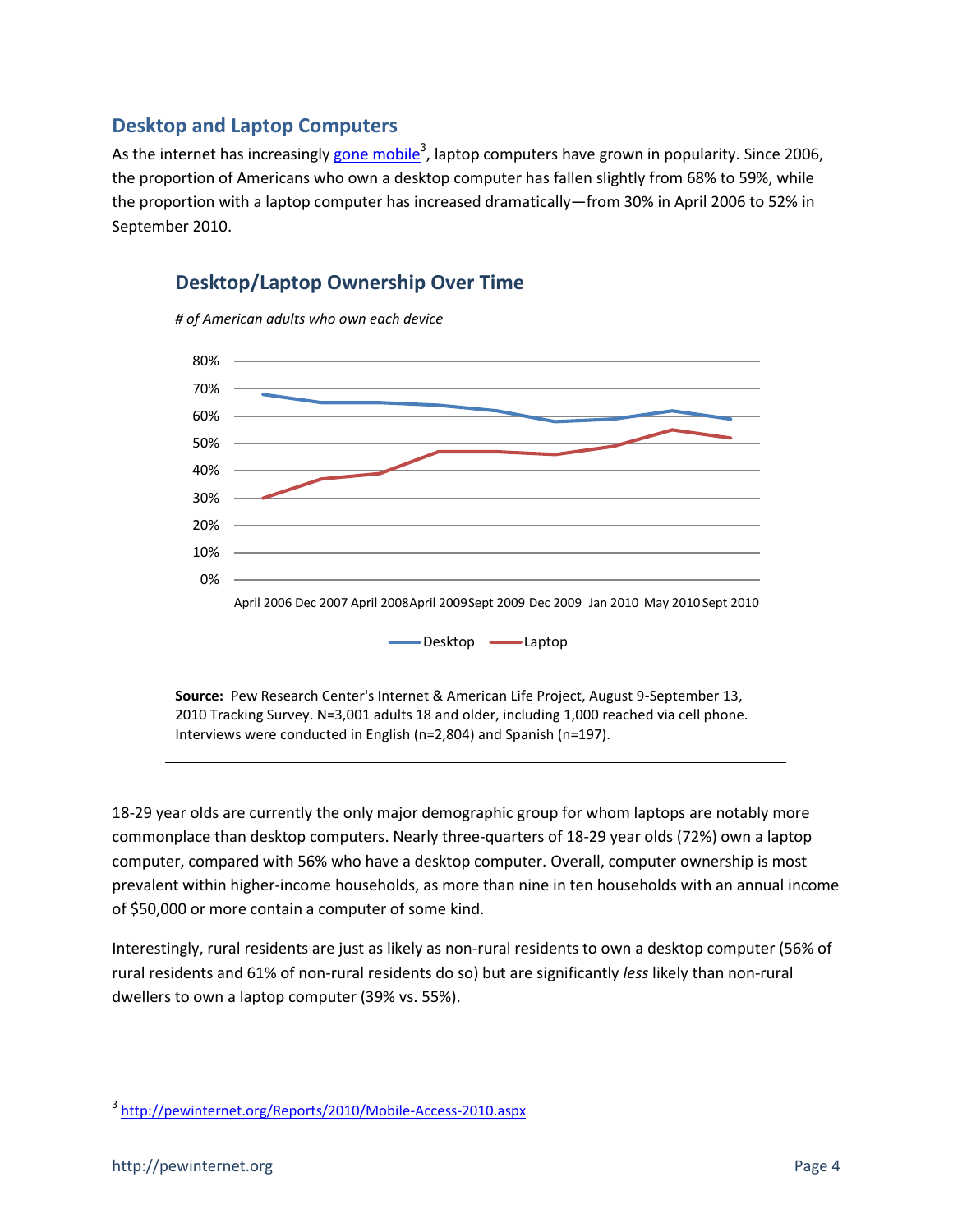## **Computer Ownership**

*% of all adults in each group who have a computer*

|                         | <b>Desktop</b> | Laptop | Any<br><b>Computer</b> |
|-------------------------|----------------|--------|------------------------|
| <b>Total</b>            | 59%            | 52%    | 76%                    |
| Gender                  |                |        |                        |
| Men                     | 60             | 54     | 78                     |
| Women                   | 59             | 51     | 75                     |
| Age                     |                |        |                        |
| 18-29                   | 56             | 72     | 88                     |
| 30-49                   | 67             | 61     | 83                     |
| 50-64                   | 63             | 44     | 76                     |
| $65+$                   | 39             | 21     | 45                     |
| Race/Ethnicity          |                |        |                        |
| White, non-Hispanic     | 61             | 53     | 79                     |
| Black, non-Hispanic     | 58             | 45     | 67                     |
| Hispanic                | 54             | 50     | 70                     |
| <b>Household Income</b> |                |        |                        |
| Less than \$30,000      | 42             | 38     | 59                     |
| \$30,000-\$49,999       | 65             | 51     | 84                     |
| \$50,000-\$74,999       | 76             | 62     | 92                     |
| \$75,000+               | 79             | 79     | 98                     |
| <b>Education level</b>  |                |        |                        |
| Less than High School   | 31             | 23     | 42                     |
| High School Diploma     | 53             | 42     | 69                     |
| Some College            | 66             | 60     | 86                     |
| College+                | 74             | 72     | 94                     |
| Geography               |                |        |                        |
| Urban                   | 59             | 55     | 77                     |
| Suburban                | 62             | 55     | 79                     |
| Rural                   | 56             | 39     | 70                     |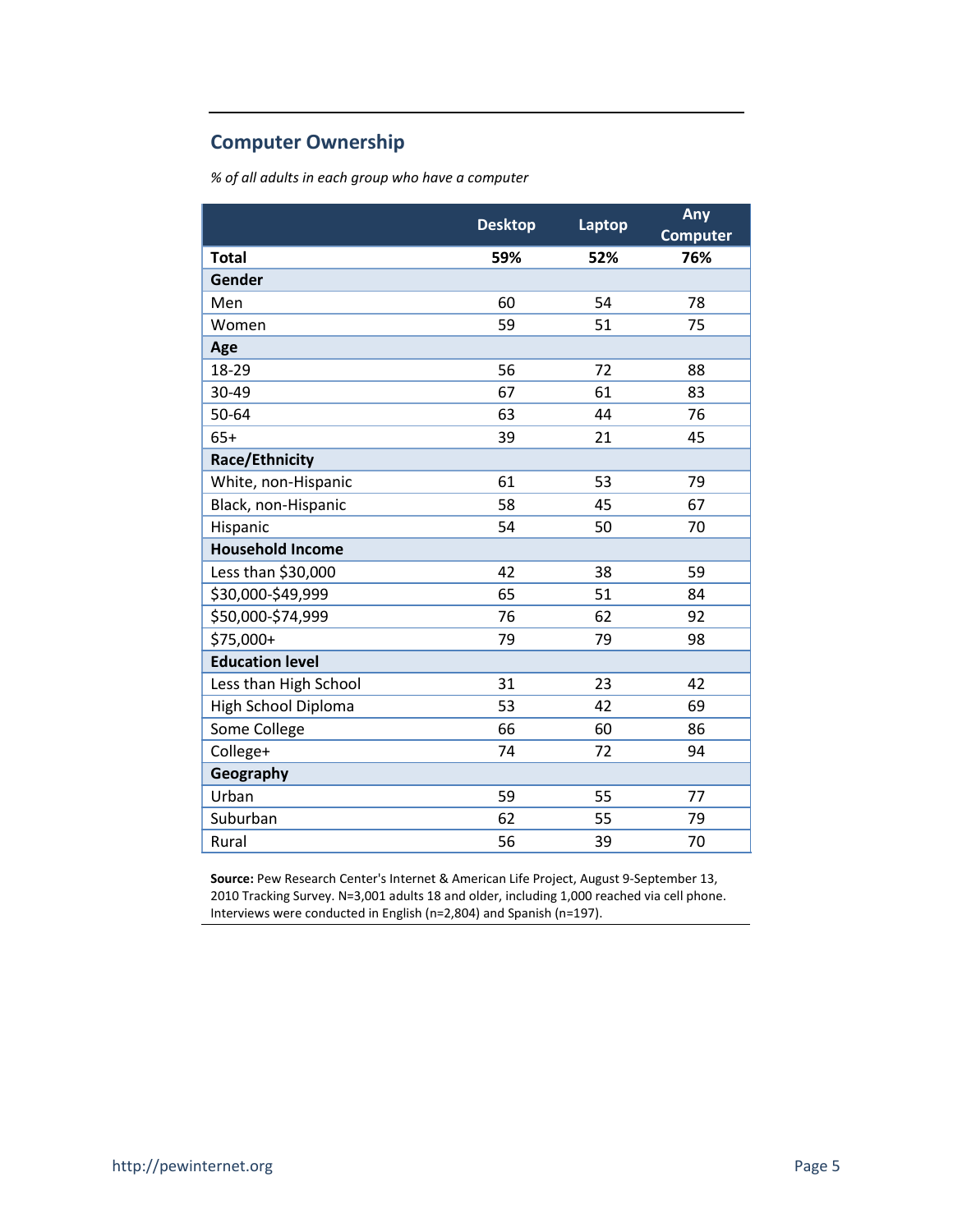### **Cell Phones**

Cell phone ownership has become near-ubiquitous in recent years, as 85% of all adults—and a majority of adults within each major demographic cohort—now own a mobile phone of some kind. Cell phone ownership is especially prominent among young adults, as 96% of 18-29 year olds now own a mobile phone. Yet even among seniors ages 65 and older—a group not traditionally known for its high levels of technology use—nearly six in ten (58%) now own a mobile phone. Put another way, cell phones are as prevalent among seniors as game consoles or desktop computers are among 18-29 year olds. Indeed, seniors are roughly 50% more likely to own a cell phone than to use the internet (40% of seniors are internet users).

## **Cell Phone Ownership**

*% of all adults in each group who have a cell phone*

| <b>Total</b>            | 85% |
|-------------------------|-----|
| Gender                  |     |
| Men                     | 88  |
| Women                   | 82  |
| Age                     |     |
| 18-29                   | 96  |
| 30-49                   | 90  |
| 50-64                   | 85  |
| $65+$                   | 58  |
| Race/Ethnicity          |     |
| White, non-Hispanic     | 85  |
| Black, non-Hispanic     | 79  |
| Hispanic                | 84  |
| <b>Household Income</b> |     |
| Less than \$30,000      | 75  |
| \$30,000-\$49,999       | 90  |
| \$50,000-\$74,999       | 93  |
| \$75,000+               | 95  |
| <b>Education level</b>  |     |
| Less than High School   | 69  |
| High School Diploma     | 82  |
| Some College            | 91  |
| College+                | 90  |
| Geography               |     |
| Urban                   | 84  |
| Suburban                | 86  |
| Rural                   | 77  |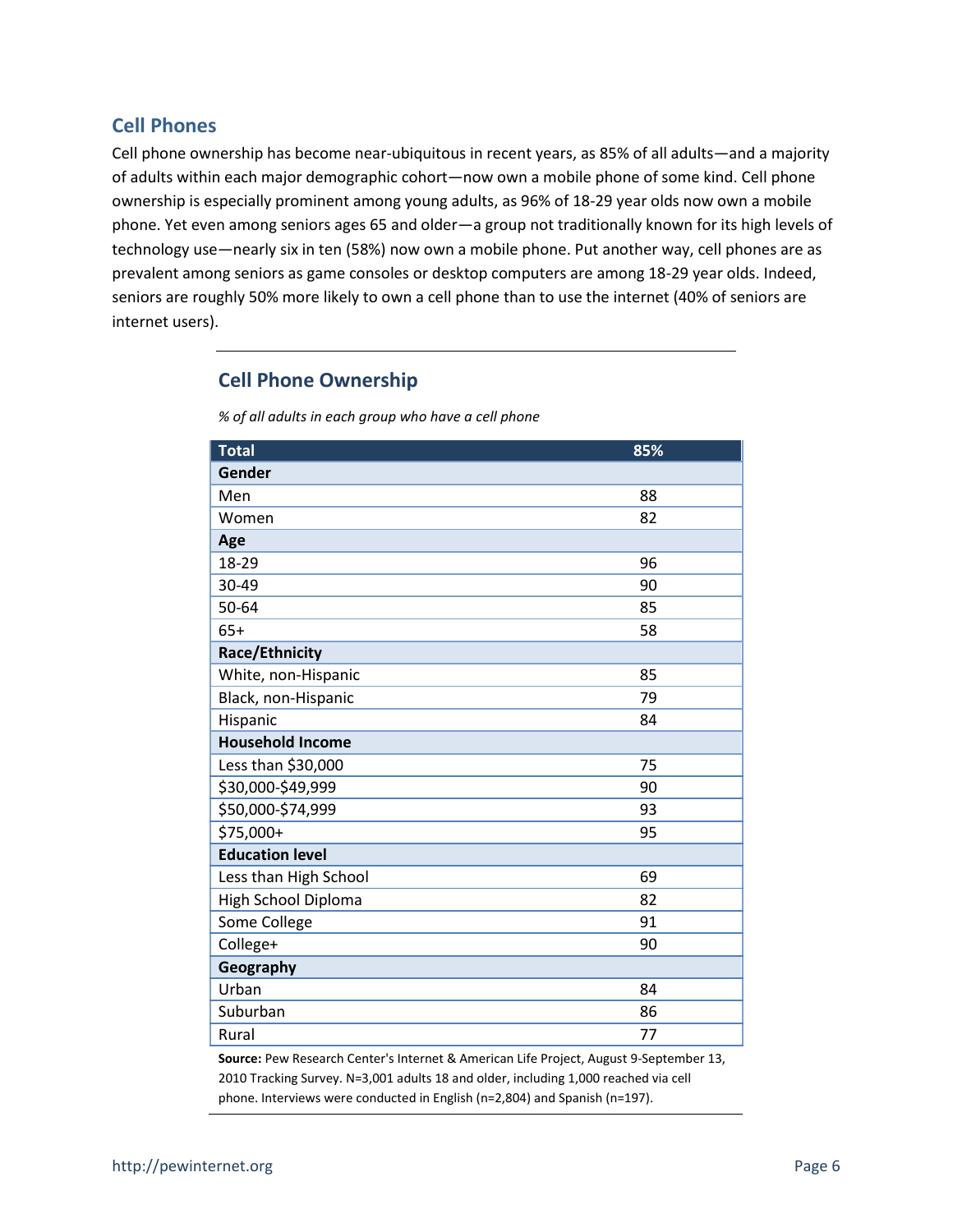## **Mp3 players**

Just under half of American adults have an iPod or other mp3 player, a figure that has quadrupled since early 2005 (at that time 11% of Americans owned this type of device). As with cell phones, young adults are especially likely to own an mp3 player—75% of 18-29 year olds do so.

## **Mp3 Player Ownership**

*% of all adults in each group who have an mp3 player*

| <b>Total</b>            | 47% |
|-------------------------|-----|
| Gender                  |     |
| Men                     | 47  |
| Women                   | 46  |
| Age                     |     |
| 18-29                   | 75  |
| 30-49                   | 58  |
| 50-64                   | 31  |
| $65+$                   | 10  |
| <b>Race/Ethnicity</b>   |     |
| White, non-Hispanic     | 47  |
| Black, non-Hispanic     | 46  |
| Hispanic                | 43  |
| <b>Household Income</b> |     |
| Less than \$30,000      | 32  |
| \$30,000-\$49,999       | 48  |
| \$50,000-\$74,999       | 58  |
| \$75,000+               | 70  |
| <b>Education level</b>  |     |
| Less than High School   | 26  |
| High School Diploma     | 38  |
| Some College            | 53  |
| College+                | 62  |
| Geography               |     |
| Urban                   | 49  |
| Suburban                | 50  |
| Rural                   | 30  |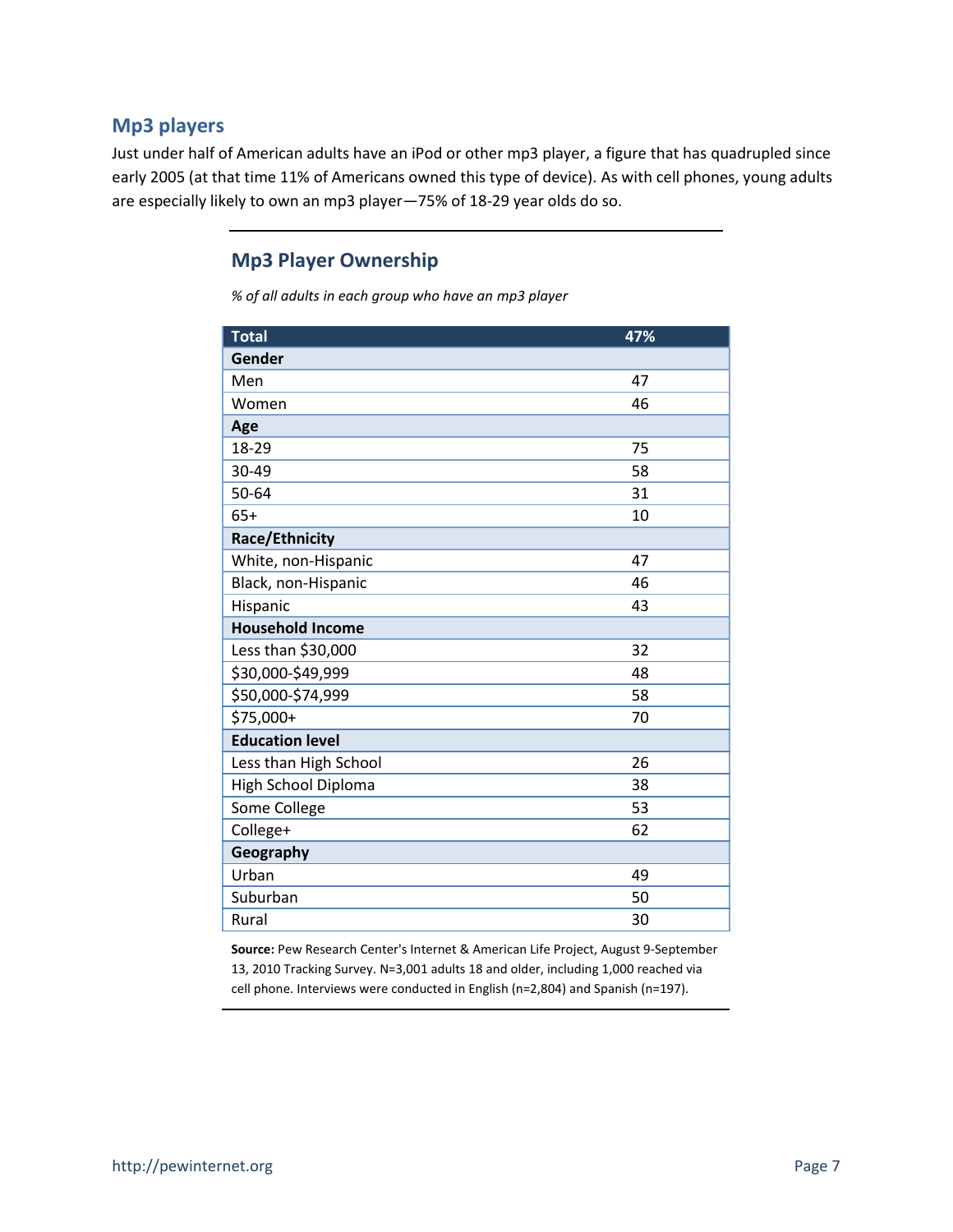#### **Game consoles**

Game console ownership is highly correlated with age and parental status. While six in ten adults between the ages of 18 and 49 own a gaming device, this drops to one-quarter for 50-64 year olds and just 6% for those ages 65 and older. Similarly, adults with children living at home are nearly twice as likely as non-parents to own a game console (64% of parents do so, compared with 33% of non-parents).

## **Game Console Ownership**

*% of all adults in each group who have a game console like an Xbox or PlayStation*

| <b>Total</b>            | 42% |
|-------------------------|-----|
| Gender                  |     |
| Men                     | 45  |
| Women                   | 40  |
| Age                     |     |
| 18-29                   | 62  |
| 30-49                   | 61  |
| 50-64                   | 25  |
| $65+$                   | 6   |
| Race/Ethnicity          |     |
| White, non-Hispanic     | 41  |
| Black, non-Hispanic     | 42  |
| Hispanic                | 47  |
| <b>Household Income</b> |     |
| Less than \$30,000      | 34  |
| \$30,000-\$49,999       | 47  |
| \$50,000-\$74,999       | 47  |
| \$75,000+               | 54  |
| <b>Education level</b>  |     |
| Less than High School   | 31  |
| High School Diploma     | 43  |
| Some College            | 50  |
| College+                | 41  |
| Geography               |     |
| Urban                   | 40  |
| Suburban                | 46  |
| Rural                   | 34  |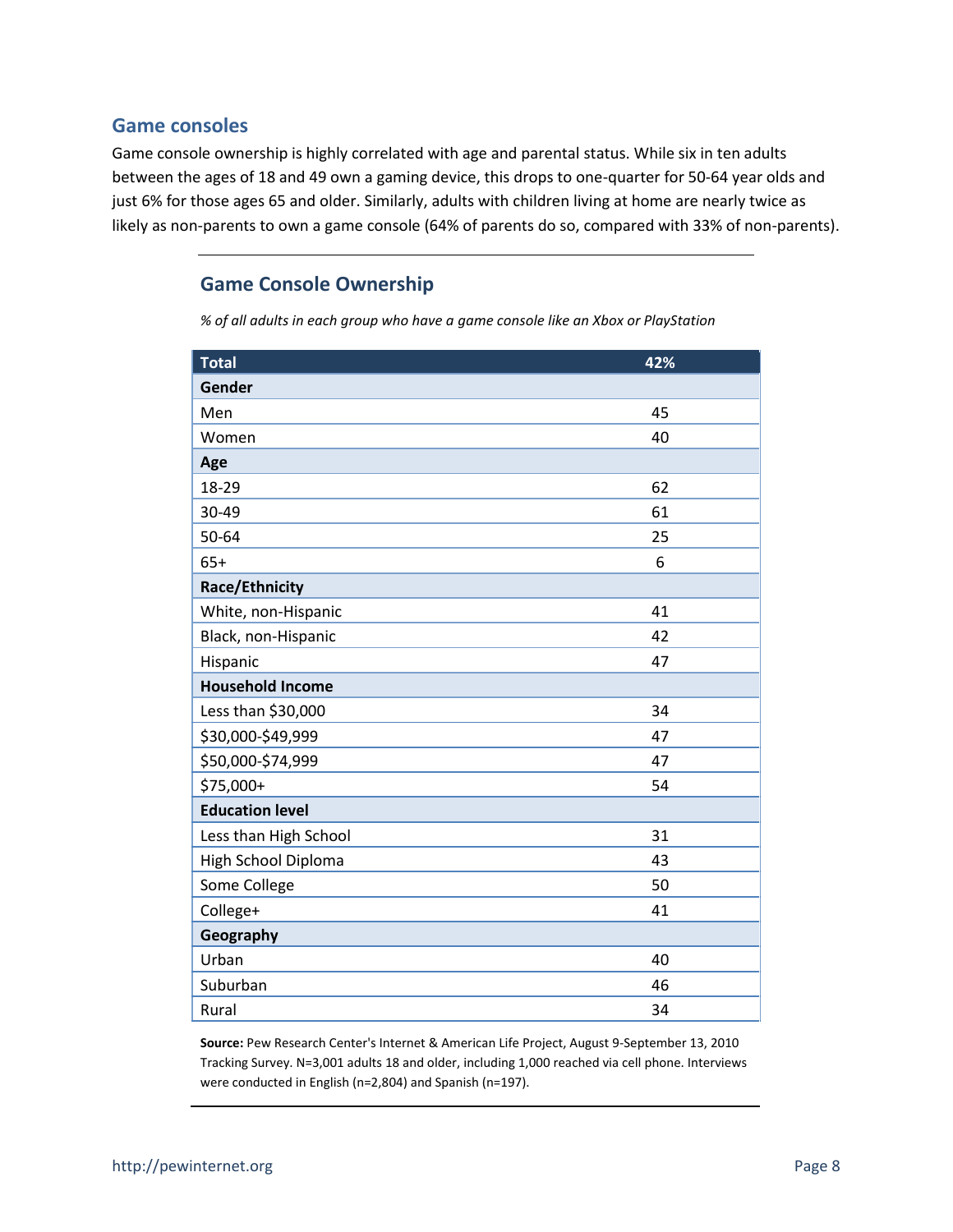#### **e-Book Readers and Tablet Computers**

At the moment, ownership of e-book readers and tablet computers is concentrated among college graduates and those with relatively high household incomes. Around one in ten Americans with annual household incomes of \$75,000 or more own a tablet PC or e-book reader, while fewer than 5% of households earning less than \$50,000 per year contain one of these devices.

## **e-Book Reader and Tablet Computer Ownership**

*% of all adults in each group who have an e-book reader or tablet computer*

|                         | e-Book Reader  | <b>Tablet</b><br><b>Computer</b> |
|-------------------------|----------------|----------------------------------|
| <b>Total</b>            | 5%             | 4%                               |
| Gender                  |                |                                  |
| Men                     | 4              | 5                                |
| Women                   | 5              | 3                                |
| Age                     |                |                                  |
| 18-29                   | 5              | 5                                |
| 30-49                   | 5              | 5                                |
| 50-64                   | 5              | 4                                |
| $65+$                   | 4              | $\mathbf{1}$                     |
| <b>Race/Ethnicity</b>   |                |                                  |
| White, non-Hispanic     | 5              | 3                                |
| Black, non-Hispanic     | $\overline{7}$ | 3                                |
| Hispanic                | 4              | 6                                |
| <b>Household Income</b> |                |                                  |
| Less than \$30,000      | 3              | $\overline{2}$                   |
| \$30,000-\$49,999       | $\overline{2}$ | 3                                |
| \$50,000-\$74,999       | 5              | 5                                |
| \$75,000+               | 12             | 9                                |
| <b>Education level</b>  |                |                                  |
| Less than High School   | $\mathbf{1}$   | $\overline{2}$                   |
| High School Diploma     | 4              | 3                                |
| Some College            | 3              | $\overline{2}$                   |
| College+                | 9              | $\overline{7}$                   |
| Geography               |                |                                  |
| Urban                   | 5              | 4                                |
| Suburban                | 5              | 4                                |
| Rural                   | 3              | $\overline{2}$                   |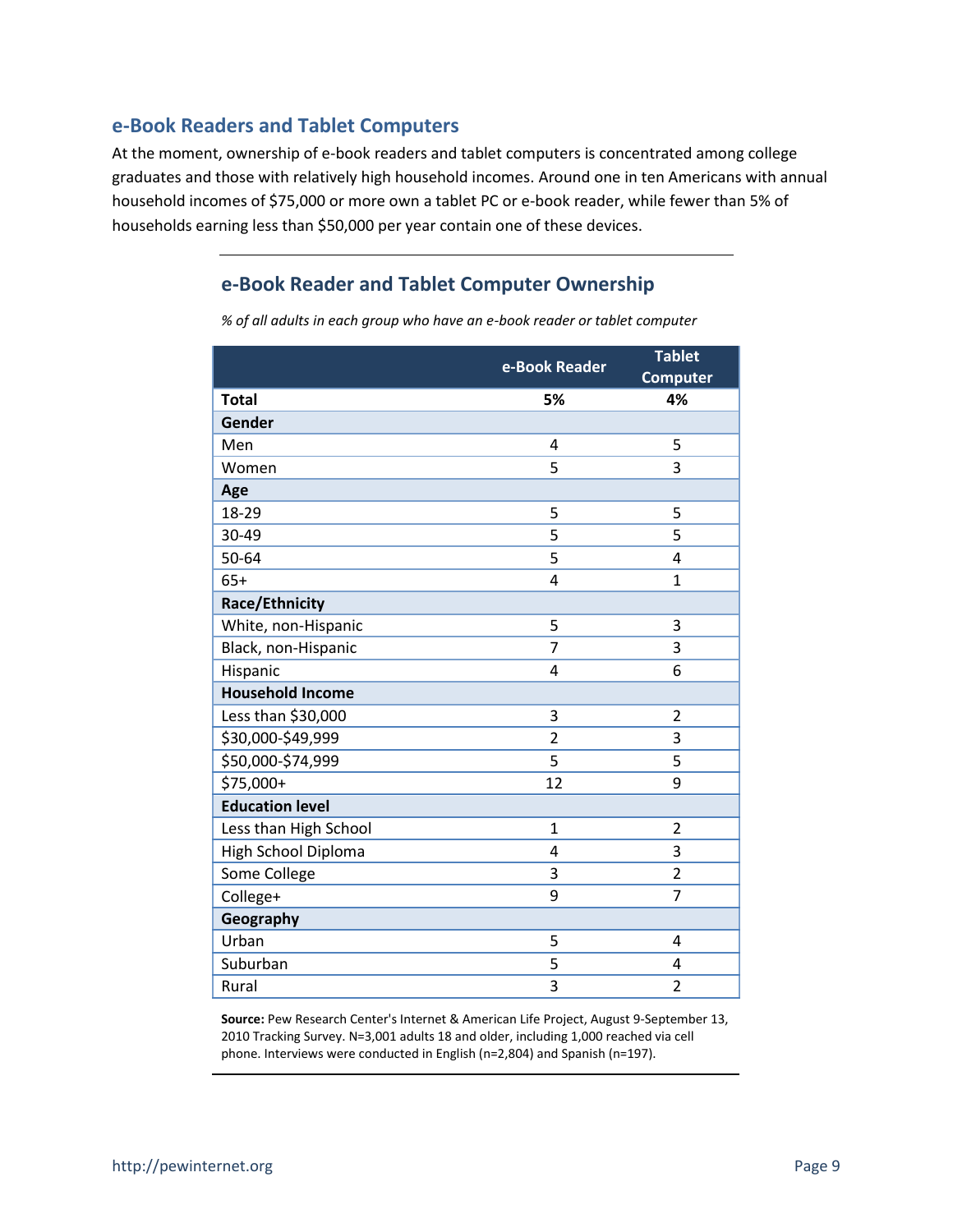## **Methodology**

This report is based on the findings of a daily tracking survey on Americans' use of the Internet. The results in this report are based on data from telephone interviews conducted by Princeton Survey Research Associates International between August 9 and September 13, 2010, among a sample of 3,001 adults, age 18 and older. Interviews were conducted in English and Spanish. For results based on the total sample, one can say with 95% confidence that the error attributable to sampling is plus or minus 2.5 percentage points. For results based Internet users (n=2,065), the margin of sampling error is plus or minus 2.9 percentage points. In addition to sampling error, question wording and practical difficulties in conducting telephone surveys may introduce some error or bias into the findings of opinion polls.

A combination of landline and cellular random digit dial (RDD) samples was used to represent all adults in the continental United States who have access to either a landline or cellular telephone. Both samples were provided by Survey Sampling International, LLC (SSI) according to PSRAI specifications. The landline sample for this survey was designed to generalize to the U.S. adult population and to oversample African-Americans and Hispanics. To achieve these objectives in a cost effective manner, the design uses standard list-assisted random digit dialing (RDD) methodology, but telephone numbers are drawn disproportionately from telephone exchanges with higher than average density of African-American and/or Hispanic households. The cellular sample was not list-assisted, but was drawn through a systematic sampling from dedicated wireless 100-blocks and shared service 100-blocks with no directory-listed landline numbers.

New sample was released daily and was kept in the field for at least five days. The sample was released in replicates, which are representative subsamples of the larger population. This ensures that complete call procedures were followed for the entire sample. At least 7 attempts were made to complete an interview at a sampled telephone number. The calls were staggered over times of day and days of the week to maximize the chances of making contact with a potential respondent. Each number received at least one daytime call in an attempt to find someone available. For the landline sample, half of the time interviewers first asked to speak with the youngest adult male currently at home. If no male was at home at the time of the call, interviewers asked to speak with the youngest adult female. For the other half of the contacts interviewers first asked to speak with the youngest adult female currently at home. If no female was available, interviewers asked to speak with the youngest adult male at home. For the cellular sample, interviews were conducted with the person who answered the phone. Interviewers verified that the person was an adult and in a safe place before administering the survey. Cellular sample respondents were offered a post-paid cash incentive for their participation. All interviews completed on any given day were considered to be the final sample for that day.

Disproportionate sampling and non-response in telephone interviews can produce biases in surveyderived estimates. The dataset was weighted in two stages. The first stage of weighting corrected for the disproportionate landline sample design and also accounted for the overlapping landline and cellular sample frames as well as different probabilities of selection associated with the number of adults in the household. The second stage of weighting matched overall sample demographics to population parameters. The demographic weighting parameters are derived from a special analysis of the most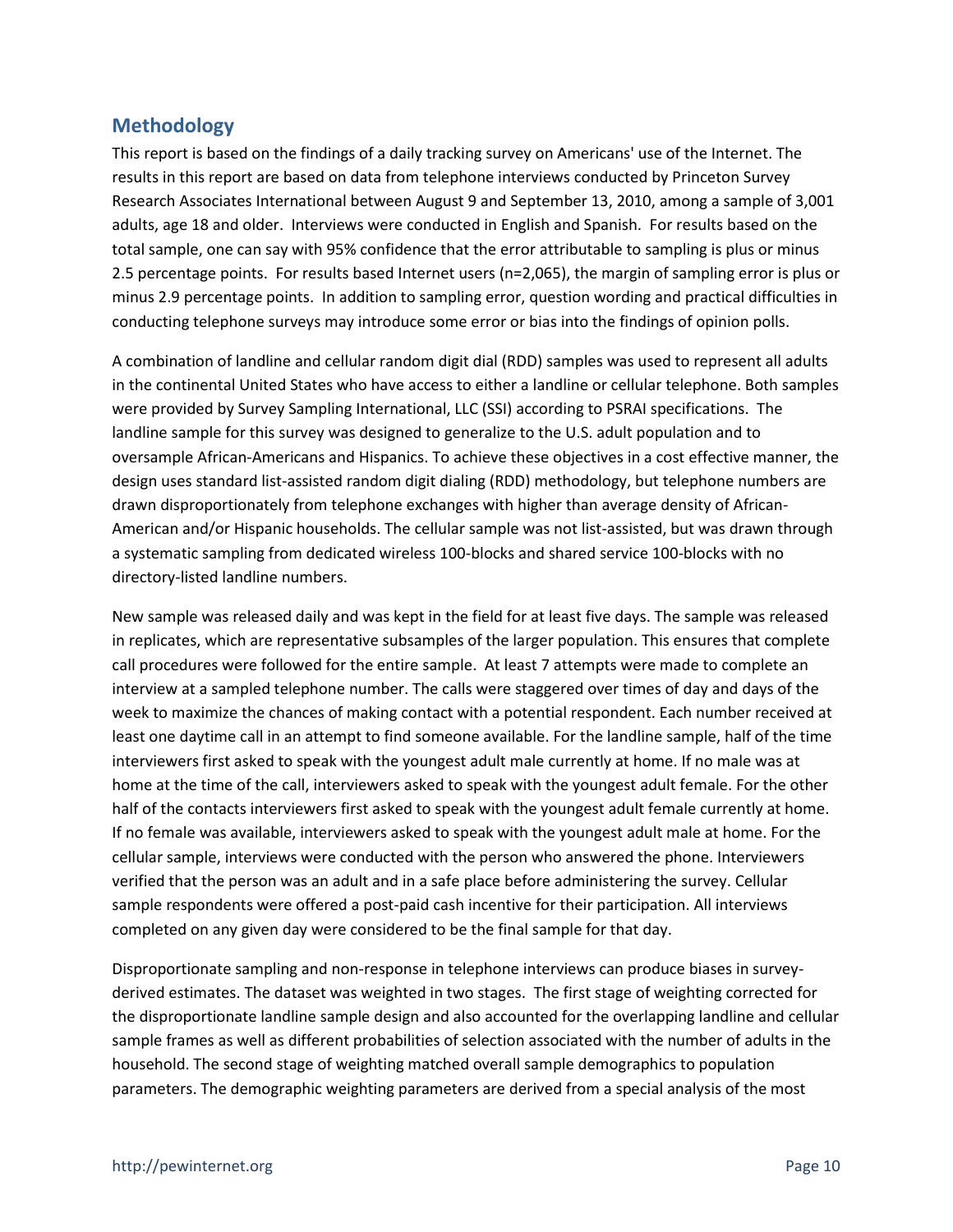recently available Census Bureau's March 2009 Annual Social and Economic Supplement. This analysis produces population parameters for the demographic characteristics of adults age 18 or older. These parameters are then compared with the sample characteristics to construct sample weights. The weights are derived using an iterative technique that simultaneously balances the distribution of all weighting parameters.

| <b>Table 1:Sample Disposition</b> |        |                                  |
|-----------------------------------|--------|----------------------------------|
| Landline                          | Cell   |                                  |
| 53,160                            | 17,075 | <b>Total Numbers Dialed</b>      |
|                                   |        |                                  |
| 2,613                             | 441    | Non-residential                  |
| 2,430                             | 32     | Computer/Fax                     |
| 21                                | ---    | Cell phone                       |
| 27,936                            | 6,428  | Other not working                |
| 4,308                             | 311    | Additional projected not working |
| 15,852                            | 9,863  | Working numbers                  |
| 29.8%                             | 57.8%  | <b>Working Rate</b>              |
|                                   |        |                                  |
| 1,436                             | 104    | No Answer / Busy                 |
| 2,734                             | 2,370  | <b>Voice Mail</b>                |
| 84                                | 17     | Other Non-Contact                |
| 11,598                            | 7,372  | Contacted numbers                |
| 73.2%                             | 74.7%  | <b>Contact Rate</b>              |
|                                   |        |                                  |
| 1,020                             | 1,027  | Callback                         |
| 8,303                             | 4,597  | Refusal                          |
| 2,275                             | 1,748  | Cooperating numbers              |
| 19.6%                             | 23.7%  | <b>Cooperation Rate</b>          |
|                                   |        |                                  |
| 158                               | 60     | Language Barrier                 |
|                                   | 646    | Child's cell phone               |
| 2,117                             | 1,042  | Eligible numbers                 |
| 93.1%                             | 59.6%  | <b>Eligibility Rate</b>          |
|                                   |        |                                  |
| 116                               | 42     | Break-off                        |
| 2,001                             | 1,000  | Completes                        |
| 94.5%                             | 96.0%  | <b>Completion Rate</b>           |
|                                   |        |                                  |
| 13.6%                             | 17.0%  | <b>Response Rate</b>             |

Following is the full disposition of all sampled telephone numbers:

The disposition reports all of the sampled telephone numbers ever dialed from the original telephone number samples. The response rate estimates the fraction of all eligible respondents in the sample that were ultimately interviewed. At PSRAI it is calculated by taking the product of three component rates: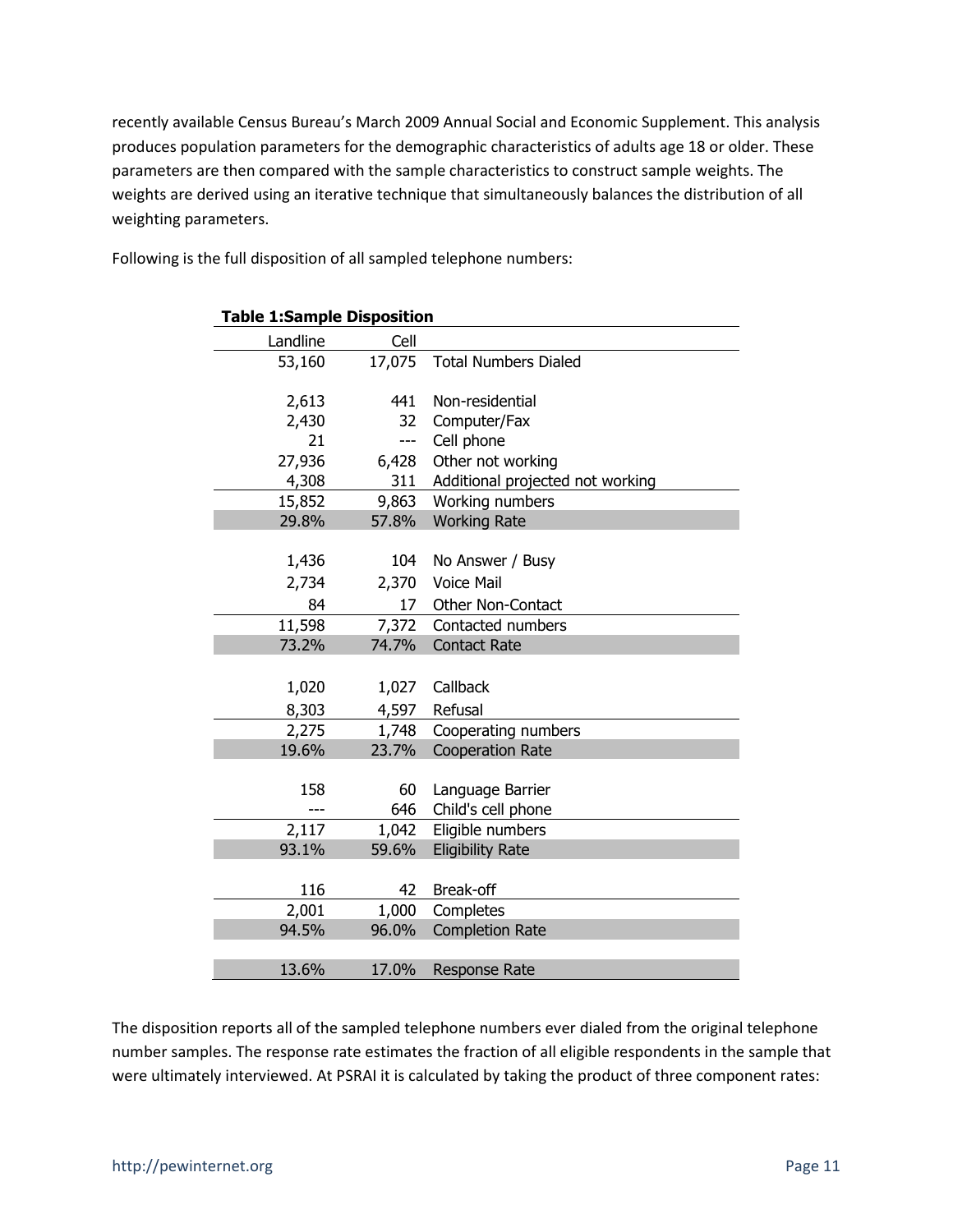- Contact rate the proportion of working numbers where a request for interview was made
- Cooperation rate the proportion of contacted numbers where a consent for interview was at least initially obtained, versus those refused
- Completion rate the proportion of initially cooperating and eligible interviews that were completed

Thus the response rate for the landline sample was 13.6 percent. The response rate for the cellular sample was 17.0 percent.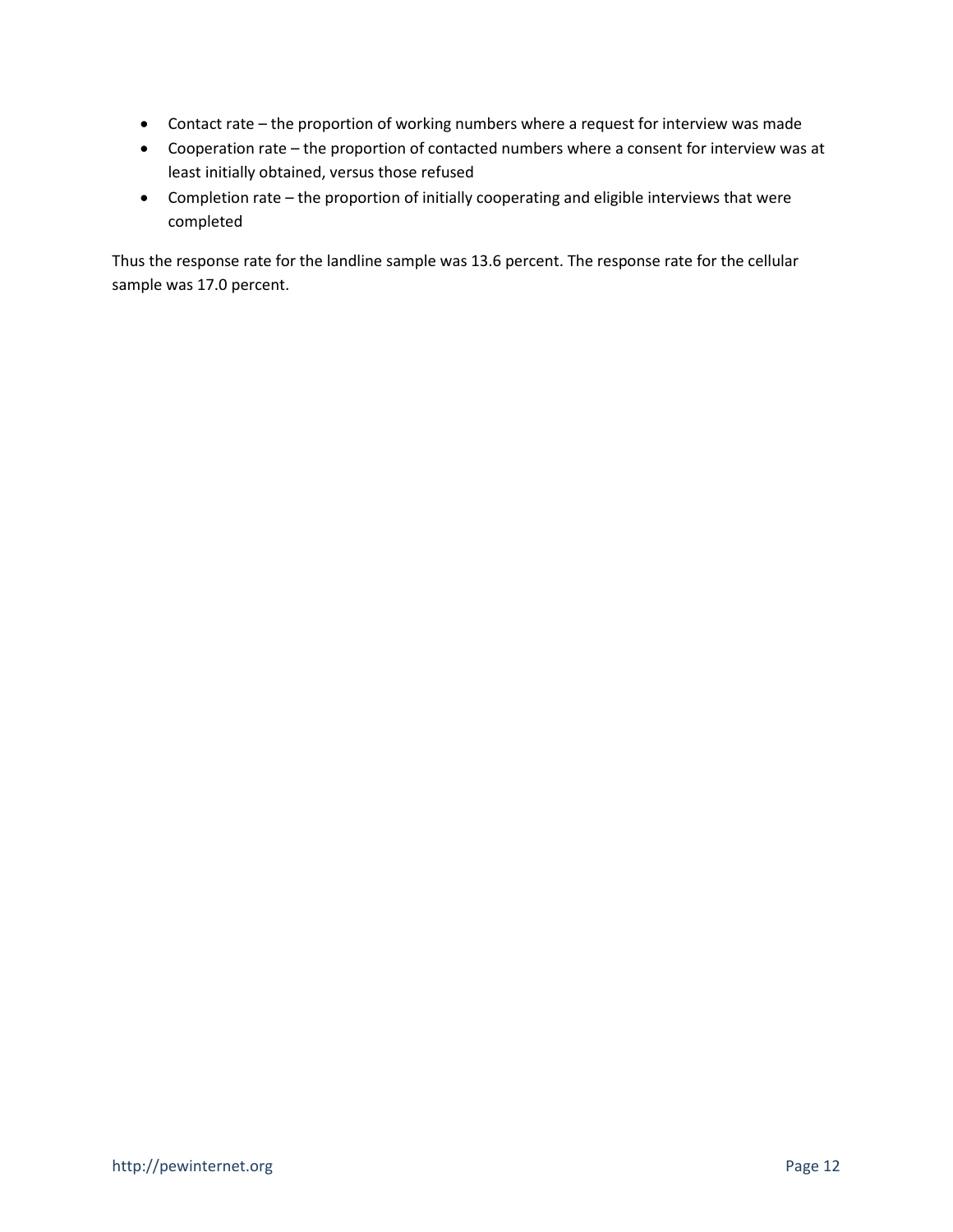## **August Health Tracking Survey 2010** Final Topline 9/17/10

Data for August 9 – September 13, 2010

Princeton Survey Research Associates International for the Pew Research Center's Internet & American Life Project

Sample: n= 3,001 national adults, age 18 and older, including 1,000 cell phone interviews Interviewing dates: 08.09.10 – 09.13.10

Margin of error is plus or minus 3 percentage points for results based on Total [n=3,001] Margin of error is plus or minus 3 percentage points for results based on internet users [n=2,065] Margin of error is plus or minus 3 percentage points for results based on cell phone users [n=2,485] Margin of error is plus or minus 3 percentage points for results based on online health seekers  $[n=1,655]$ 

|                                              | <b>YES</b> | NO | <b>DON'T KNOW</b> | <b>REFUSED</b> |
|----------------------------------------------|------------|----|-------------------|----------------|
| A desktop computer                           |            |    |                   |                |
| Current                                      | 59         | 40 | $\ast$            | $\ast$         |
| May 2010                                     |            |    | $\ast$            | $\ast$         |
| January 2010                                 | 59         | 41 | 0                 | $\ast$         |
| December 2009                                | 58         | 42 | $\ast$            | $\ast$         |
| September 2009                               | 62         | 37 | 0                 | $\ast$         |
| April 2009                                   | 64         | 36 | $\ast$            | $\ast$         |
| April 2008                                   | 65         | 34 | $\ast$            | --             |
| Dec 2007                                     | 65         | 35 | $\ast$            |                |
| April 2006                                   | 68         | 32 | $\ast$            |                |
| A laptop computer or<br>netbook <sup>4</sup> |            |    |                   |                |
| Current                                      | 52         | 48 | $\ast$            | $\ast$         |
| May 2010                                     | 55         | 45 | $\ast$            | $\mathbf 0$    |
| January 2010                                 | 49         | 51 | $\ast$            | $\ast$         |
| December 2009                                | 46         | 53 | $\ast$            | $\ast$         |
| September 2009                               | 47         | 53 | $\ast$            | $\ast$         |
| April 2009                                   | 47         | 53 | $\ast$            | $\ast$         |
| April 2008                                   | 39         | 61 | $\ast$            |                |
| Dec 2007                                     | 37         | 63 | $\ast$            |                |
| April 2006                                   | 30         | 69 | $\ast$            | --             |
|                                              |            | 62 | 38                |                |

**Q10** As I read the following list of items, please tell me if you happen to have each one, or not. Do you have… [INSERT ITEMS IN ORDER]?

l

**Q10 continued…**

<sup>&</sup>lt;sup>4</sup> Through January 2010, item wording was "A laptop computer [IF NECESSARY: includes a netbook]."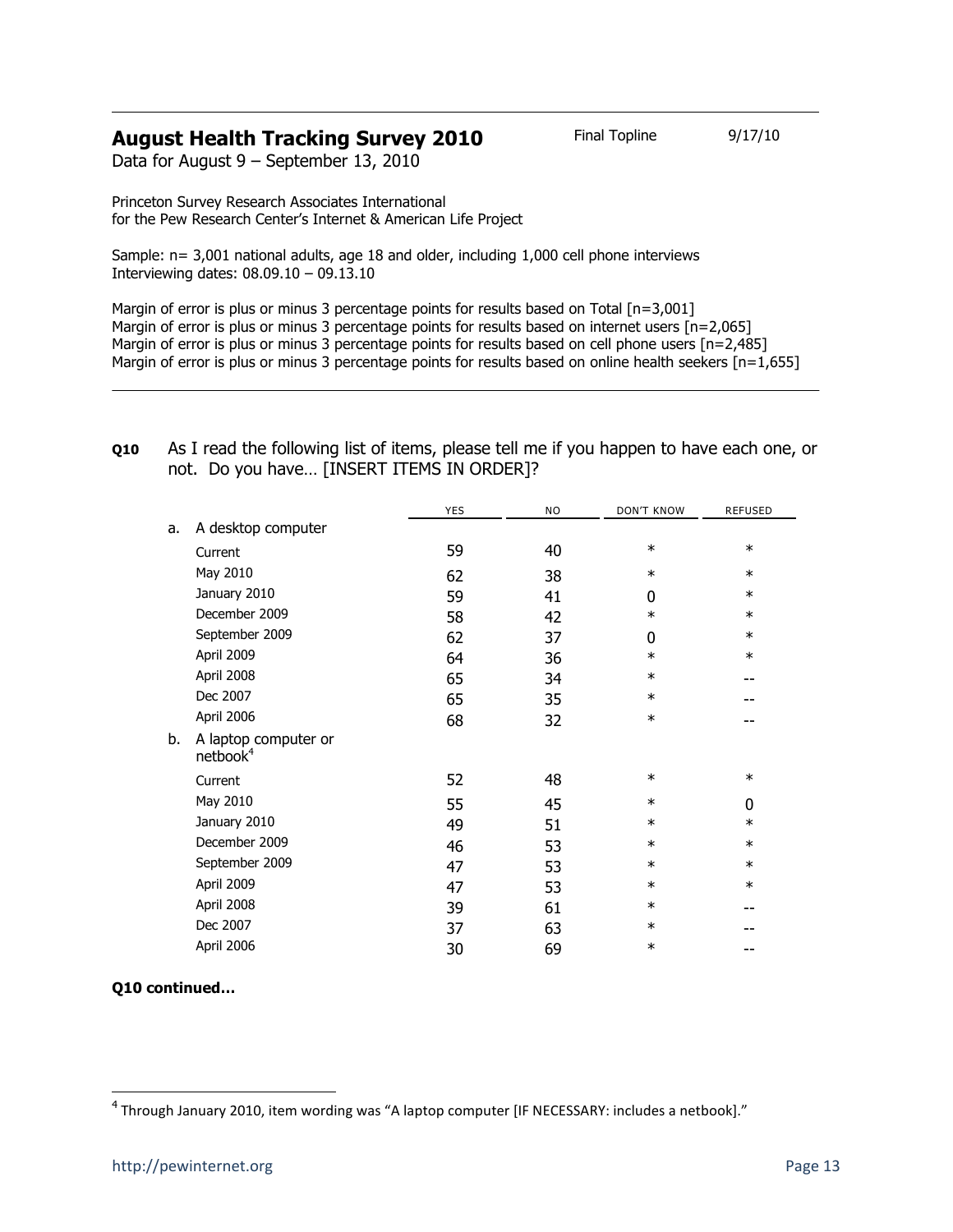|    |                                                                                                     | <b>YES</b>     | <b>NO</b> | <b>DON'T KNOW</b> | <b>REFUSED</b> |
|----|-----------------------------------------------------------------------------------------------------|----------------|-----------|-------------------|----------------|
| C. | A cell phone or a Blackberry<br>or iPhone or other device that<br>is also a cell phone <sup>5</sup> |                |           |                   |                |
|    | Current                                                                                             | 85             | 15        | $\ast$            | $\ast$         |
|    | May 2010                                                                                            | 82             | 18        | $\ast$            | 0              |
|    | January 2010 <sup>6</sup>                                                                           | 80             | 20        | 0                 | $\ast$         |
|    | December 2009                                                                                       | 83             | 17        | 0                 | $\ast$         |
|    | September 2009                                                                                      | 84             | 15        | $\ast$            | $\ast$         |
|    | April 2009                                                                                          | 85             | 15        | $\ast$            | $\ast$         |
|    | April 2008                                                                                          | 78             | 22        | $\ast$            |                |
|    | Dec 2007                                                                                            | 75             | 25        | $\ast$            |                |
|    | Sept 2007                                                                                           | 78             | 22        | $\ast$            |                |
|    | April 2006                                                                                          | 73             | 27        | $\ast$            |                |
|    | January 2005                                                                                        | 66             | 34        | $\ast$            |                |
|    | November 23-30, 2004                                                                                | 65             | 35        | $\ast$            |                |
| d. | An electronic book device or<br>e-Book reader, such as a<br>Kindle or Sony Digital Book             |                |           |                   |                |
|    | Current                                                                                             | 5              | 95        | $\ast$            | $\ast$         |
|    | May 2010                                                                                            | 4              | 96        | $\ast$            | $\ast$         |
|    | September 2009                                                                                      | 3              | 97        | $\ast$            | $\ast$         |
|    | April 2009                                                                                          | $\overline{2}$ | 98        | $\ast$            | $\ast$         |
| e. | An iPod or other MP3 player <sup>8</sup>                                                            |                |           |                   |                |
|    | Current                                                                                             | 47             | 53        | $\ast$            | $\ast$         |
|    | May 2010                                                                                            | 46             | 54        | $\ast$            | 0              |
|    | September 2009                                                                                      | 43             | 57        | $\ast$            | 0              |
|    | April 2009                                                                                          | 45             | 55        | $\ast$            | $\ast$         |
|    | December 2007                                                                                       | 34             | 66        | $\ast$            |                |
|    | April 2006                                                                                          | 20             | 79        | $\ast$            |                |
|    | February 2005                                                                                       | 11             | 88        | 1                 |                |
|    | January 2005                                                                                        | 11             | 88        | $\mathbf{1}$      |                |
|    |                                                                                                     |                |           |                   | Q10 continued  |

 5 Prior to April 2009, item wording was "A cell phone." From April 2009 thru December 2009, item wording was "A cell phone or a Blackberry or iPhone or other device that is also a cell phone." Beginning December 2007, this item was not asked of the cell phone sample, but results shown here reflect Total combined Landline and cell phone sample.

<sup>&</sup>lt;sup>6</sup> In January 2010, item wording was "A cell phone or a Blackberry or iPhone or other handheld device that is also a cell phone."

<sup>&</sup>lt;sup>7</sup> Through January 2005, question was not asked as part of a series. Question wording as follows: "Do you happen to have a cell phone, or not?"

<sup>&</sup>lt;sup>8</sup> Through February 2005, question was not asked as part of a series. Question wording as follows: "Do you have an iPod or other MP3 player that stores and plays music files, or do you not have one of these?"